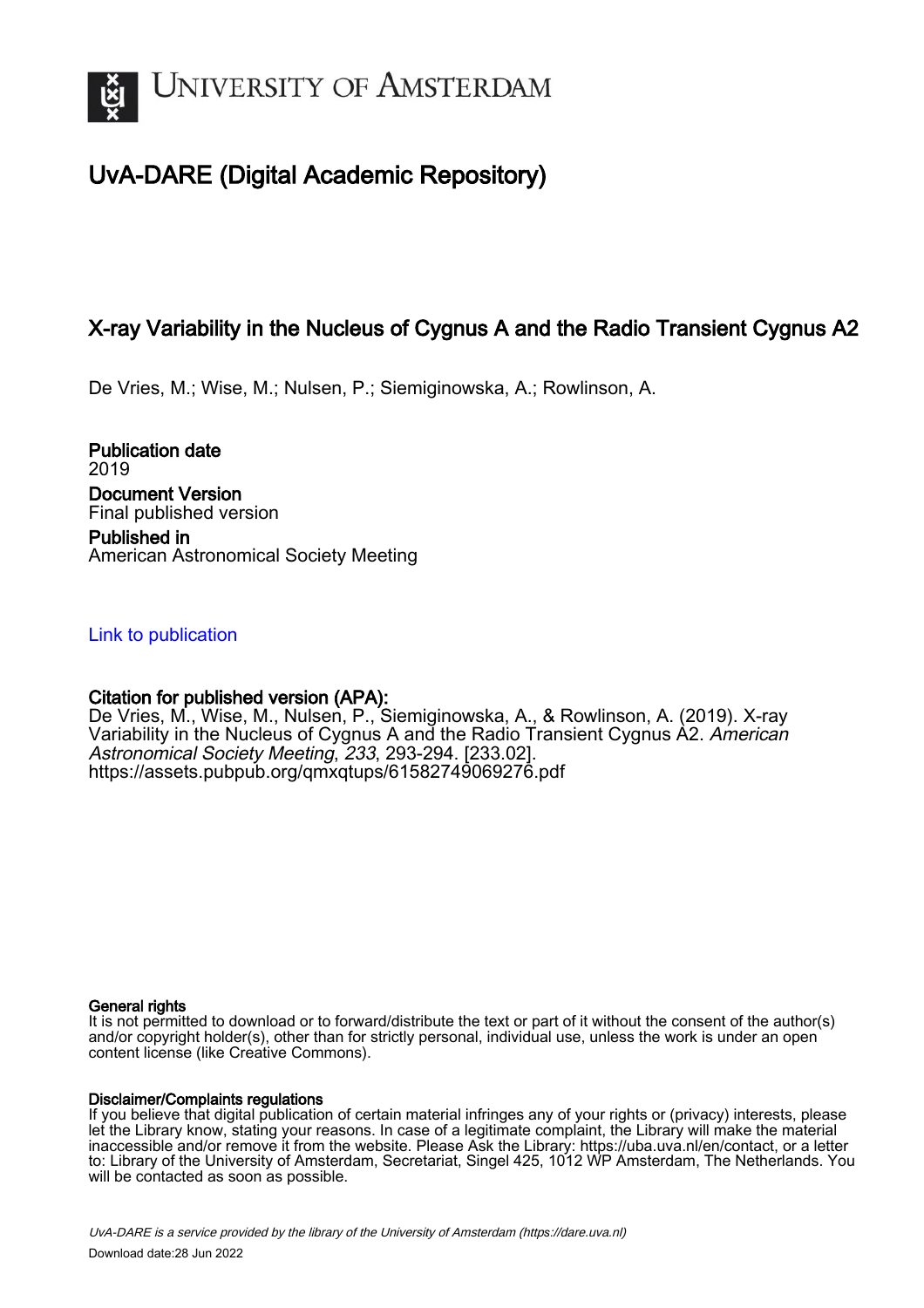GHz) survey of the Milky Way disk with the Green Bank Telescope. Our data are essentially extinctionfree, with higher spatial and spectral resolution compared to previous large-scale RRL surveys. This allows us to determine the distribution and kinematics of the ionized gas. Using the WISE Catalog of Galactic HII Regions, we are able to distinguish between HII region RRL emission and emission tracing diffuse ionized gas known as the Warm Ionized Medium (WIM). We produce WIM-only datacubes and constrain the ionization state of the diffuse gas. We estimate the fraction of photons escaping from individual HII regions within the surveyed area by comparing our data to an empirical model of RRL emission near HII regions. Since these photons are believed to be responsible for maintaining the ionization of the WIM, GDIGS enables us to better understand the connection between HII regions and the WIM within this dynamically complex region.

#### **232.06 — Ultraviolet HST Spectroscopy of CO and C I in Planck Cold Clumps**

*Cody Dirks<sup>1</sup> ; Dave Meyer<sup>1</sup> <sup>1</sup> Physics & Astronomy, Northwestern University (Evanstion, Illinois, United States)*

We report results of the first study utilizing the ultraviolet capabilities of the Hubble Space Telescope to investigate a sample of Planck Galactic Cold Clump (PGCC) sources. We have selected high-resolution spectra toward 25 stars that contain a multitude of interstellar absorption lines associated with the interstellar medium (ISM) gas within these PGCC sources, include carbon monoxide (CO) and neutral carbon (C I). By building cloud-component models of the individual absorption components present in these spectra, we can identify and isolate components associated with the PGCC sources, allowing for a more accurate investigation of the ISM behavior within these sources. Despite probing a broad range of overall sightline properties, we detect CO along each sightline. Analysis of these sightlines reveals distinctly different behavior between sightlines with high carbon monoxide (CO) column density ( $N(CO)$  > 1015 cm<sup>2</sup>2) and those below this threshold. We speculate that this may be related to the C I thermal pressure of the gas, though more work is necessary to confirm the nature of this behavior.

### **233 — AGN Jets and Outflows II**

#### **233.01 — Imaging the AGN Torus in Cygnus A**

*Richard Perley<sup>1</sup> ; Chris Carilli<sup>1</sup> ; Daniel Perley<sup>2</sup> ; Vivek Dhawan<sup>1</sup>*

*<sup>1</sup> National Radio Astronomy Observatory (Socorro, New Mexico, United States)*

*2 Liverpool John Moore University (Liverpool, United Kingdom)*

We present the first direct imaging of the thick torus of the active nucleus of the powerful radio galaxy Cygnus A. The observations are made with the Jansky VLA at 34.5 and 44 GHz, with 45 mas resolution. An elongated structure, perpendicular to the radio jets, and centered on the nuclear core, is well resolved with a full length of 400 by 250 pc. The radio emission is reasonably charcterized by optically thin freefree emission, with a brightness temperature at radius 100 pc of about 240K. The implied EM is 1.2e8 pc/cm6̂. The spectrum of the radio core shows a sharp cutoff below 10 GHz, consistent with free-free absorption by gas in the torus. We discuss a simple model of a flaring dusty torus, with the ionization cone oriented alog the jet axis roughly in the sky plane. The implied opening angle for the ionization cones is about 60 degrees, and the mean density of the torus is about 540 cm<sup>2</sup>3. The torus gas mass is 3e8 solar masses. The gas mass in comparable to a rough estimate of the stellar mass within this volume, and the sum of mass in gas and stars within 215 pc radius is a factor 3.5 below the mass of the supermassive black hole. The thermal pressure of the torus is well below the minimum energy pressures in the radio jet, implying the jets are not confined by the thermal pressure of the ambient medium.

#### **233.02D — X-ray Variability in the Nucleus of Cygnus A and the Radio Transient Cygnus A2**

*Martijn De Vries<sup>1</sup> ; Michael Wise1,2; Paul Nulsen<sup>3</sup> ; Aneta Siemiginowska<sup>3</sup> ; Antonia Rowlinson1,2*

*<sup>1</sup> Anton Pannekoek Institute, University of Amsterdam (Amsterdam, Netherlands)*

*<sup>2</sup> ASTRON, Institute for Radio Astronomy (Dwingeloo, Netherlands)*

*<sup>3</sup> Harvard-Smithsonian Center for Astrophysics (Cambridge, Massachusetts, United States)*

In 2015, a radio transient was discovered in Cygnus A with the VLA. This transient, named Cygnus A-2, is 0.42 arcsec removed from the AGN and can therefore not be resolved by most X-ray telescopes. We have looked for an X-ray counterpart to Cygnus A-2, using Chandra ACIS observations from 2015 to 2017.